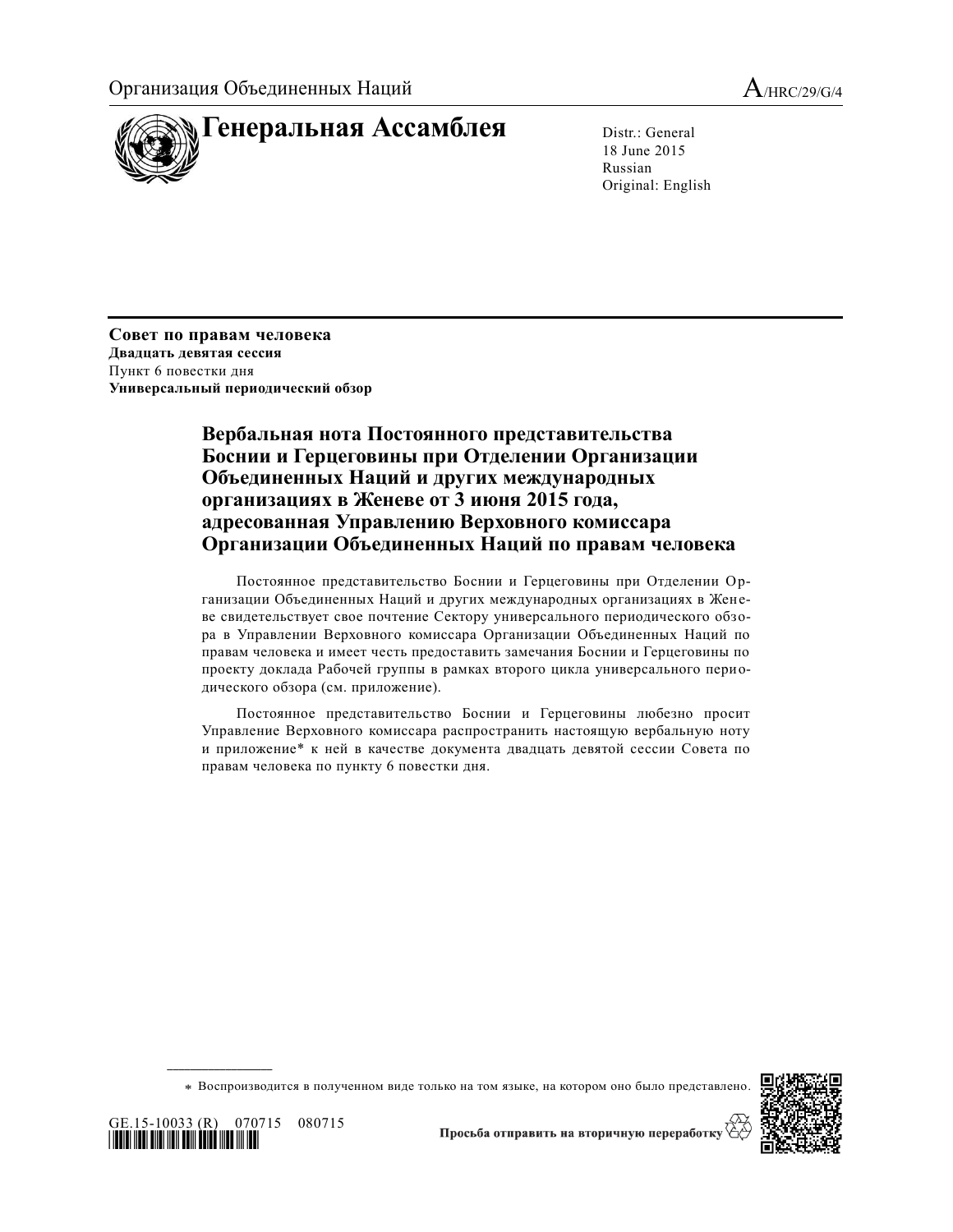# **Annex**

# **Observations of Bosnia and Herzegovina on the draft report of the Working Group on the Universal Periodic Review – Second cycle (A/HRC/WG.6/20/L.X)**

### **Rights of the Child**

**Recommendations 107.1. and 107.2., 107.106., 107.107., 107.18., 107.25., 107.70. 107.75., 107.76., 107.77., 107.79., 107.101., 107.140., 107.141., 107.142., 107.144. and 107.145. are accepted.**

**Recommendations 107.19., 107.74., 107.78., 107.88., 107.135. and 107.147. are partially accepted.**

#### **Recommendation 107.19**

As a continuation of on-going activities to implement the UN Convention on the Rights of the Child, in July 2011, the Council of Ministers adopted the Action Plan for Children in Bosnia and Herzegovina for the period  $2011 - 2014$ , which defined the priority objectives and measures to take for the protection of children. The Republika Srpska Government believes that the development of programmes to protect children is within exclusive competence of the Entities, while the Government of the Feder ation of Bosnia and Herzegovina has accepted the recommendation. The recommend ation is acceptable insofar as it relates to possible recruitment and use of children in armed conflicts and to fulfilment of international obligations and commitments under international conventions.

#### **Recommendation 107.74**

Bosnia and Herzegovina has continued follow-up activities to improve the human rights of children in BiH and implement the recommendation of the Committee on the Rights of the Child. The Republika Srpska Government has reported that the implementation of the Family Law, the Criminal Code and the Law on Misdemeanours e nsured adequate protection of the child from all forms of violence and abuse in accordance with international standards, while the Government of the Federation of Bosnia and Herzegovina has accepted the recommendation. The recommendation is acceptable insofar as it relates to the process of harmonization of the laws applicable in BiH.

#### **Recommendation 107.78**

Owing to a continuous process of accession to new conventions and protocols as well as to recommendations of CRC, Bosnia and Herzegovina should further improve the existing laws that apply in BiH. The position of the Republika Srpska Government is that this Entity's most recent amendments to the Criminal Code have brought about compliance with international conventions and standards, while the Government of th e Federation of Bosnia and Herzegovina has accepted the recommendation. The recommendation is acceptable insofar as it relates to the further process of bringing the legislation into line not only with UN international standards but also with EU acquis standards at the appropriate levels of government in accordance with the constitutional competences of Bosnia and Herzegovina and Entities.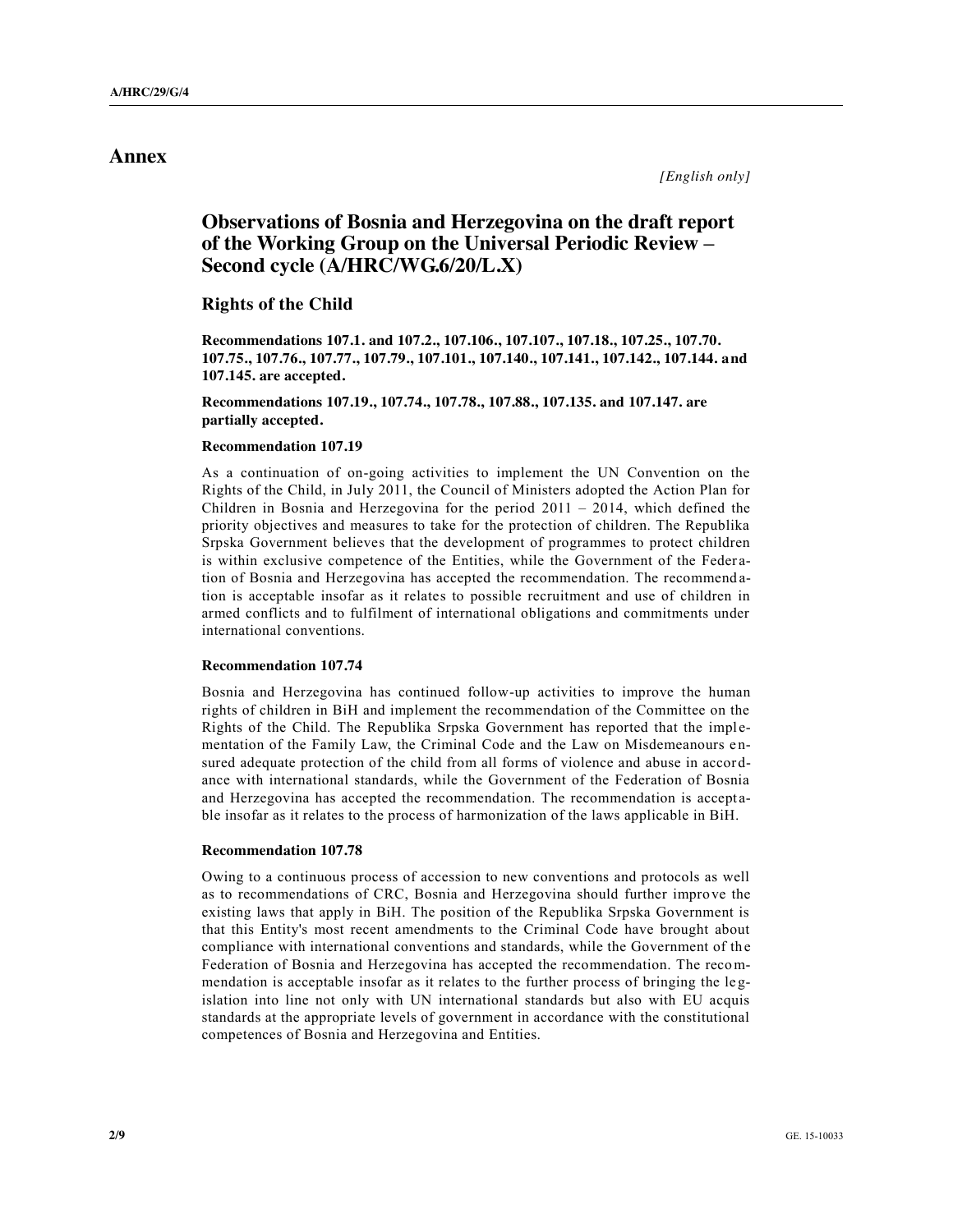#### **Recommendation 107.88**

In January 2015, the Council of Ministers adopted an analytical report on the implementation of the 2011 – 2014 Action Plan for Children, which was based on an assessment of the degree the measures had been implemented. The position of the Republika Srpska Government is that a comprehensive national law on the rights of the child cannot be enacted, because this is a matter within competence of Entities, while the Government of the Federation of Bosnia and Herzegovina has accepted the re commendation. The recommendation is acceptable insofar as it relates to ensuring the effective ways of reporting violence against children and to taking initiatives for the adoption of the Framework Law on the Rights of the Child at the state level.

#### **Recommendation 107.135**

In accordance with the Constitution of Bosnia and Herzegovina, the Republika Srpska, ten cantons in the Federation of BiH and Brcko District of BiH have complete and undivided competence over education. The position of the Republika Srpska Government is that the recommendation conflicts with the constitutional competencies over educ ation, while the Government of the Federation of Bosnia and Herzegovina has accepted the recommendation. The recommendation is acceptable insofar as it relates to all le vels of government ensuring that the content of school textbooks promotes and encou rages tolerance among ethnic minority groups in BiH.

#### **Recommendation 107.147**

In accordance with the Constitution of Bosnia and Herzegovina, the Republika Srpska, ten cantons in the Federation of BiH and Brcko District of BiH have complete and u ndivided competence over education. The position of the Republika Srpska Government is that that the recommendation conflicts with the constitutional competencies over education, while the Government of the Federation of Bosnia and Herzegovina and appropriate cantonal ministries that transmitted their positions have accepted the recommendation. The recommendation is acceptable insofar as it relates to taking an in itiative to design a single harmonized national school core curriculum, agreed upon by the representatives of the country's ethnic groups and national minorities of BiH.

# **Constitutional changes**

**Recommendations 107.3., 107.123., 107.124., 107.125., 107.126., 107.127., 107.128. and 107.129. are accepted.** 

#### **Justice and anti-discrimination**

**Recommendations 107.4. and 107.57. are accepted.**

## **Effective judiciary in human rights protection**

#### **Recommendations 107.92., 107.93. and 107.101. are accepted.**

**Recommendations 107.94., 107.95., 107.96. are partially accepted**

#### **Recommendation 107.94**

Bosnia and Herzegovina applies four laws relating to the protection of witnesses that need continued coordination and improvement. The position regarding the quality of witness protection is different, with the Ministry of Security and the Government of the Federation being in favour of this recommendation and the Republika Srpska Gov-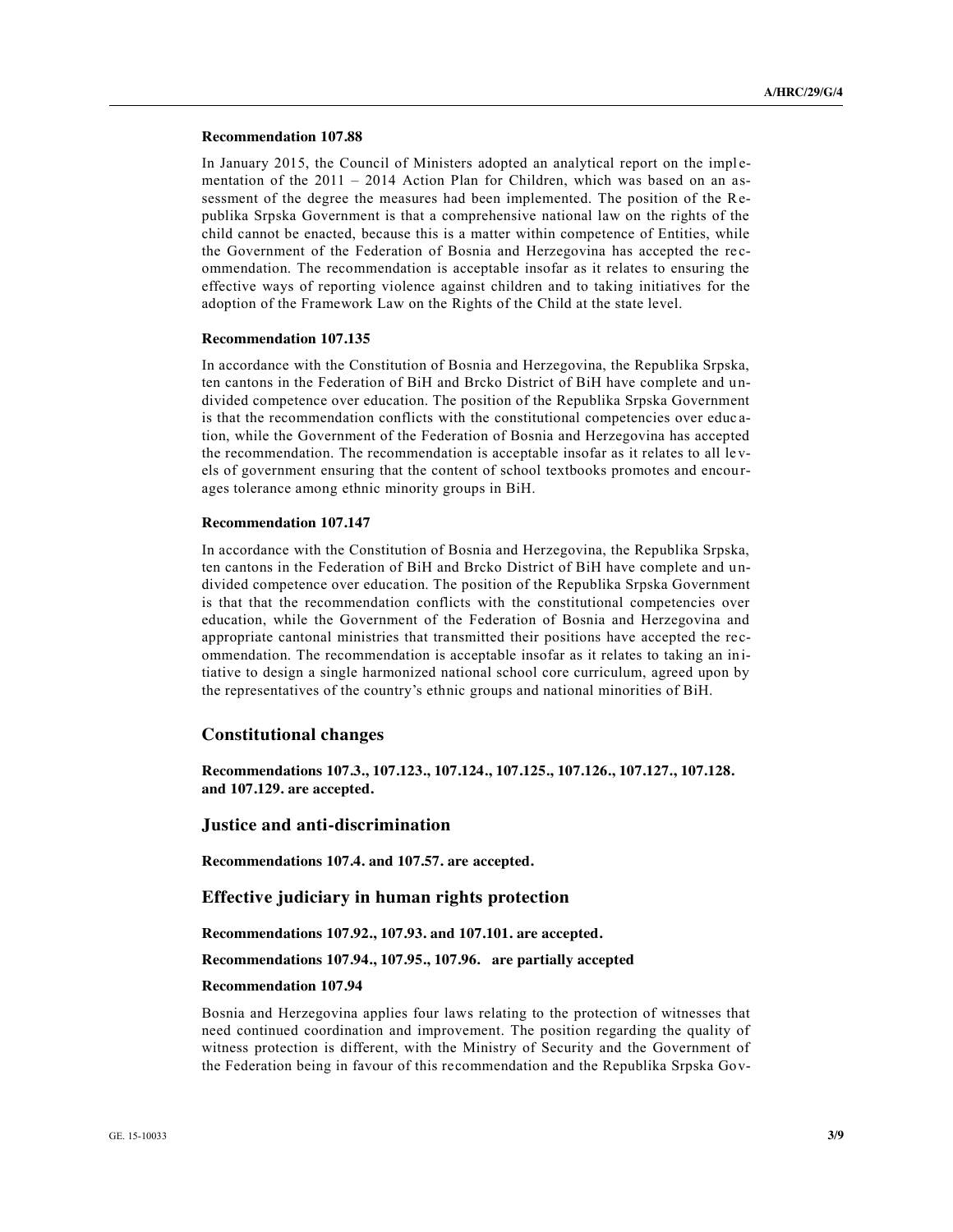ernment having the position that this Entity adequately implements the witness prote ction program.

#### **Recommendation 107.95.**

With regard to transfer of competences, the Enitity Governments in Bosnia and Herzegovina have different positions, the Republika Srpska Government having the position that it does not accept transfer of competences from the Entities to the level of Bosnia and Herzegovina.

This recommendation is inconsistent with the Constitution of BiH, Entity constitutions and recommendations from structural dialogue on judicial reform between the EU and BiH.

#### **Recommendation 107.96.**

The position of the Republika Srpska is that it does not accept this recommendation because the legal provisions governing preventive detention fully complies with inte rnational standards in this area and due process is ensured in all cases of detention without any exceptions.

# **Human rights promotion and protection**

**Recommendations 107.5., 107.104., 107.105., 107.16., 107.17., 107.21., 107.23. and 107.122. are accepted.**

### **Ombudsmen**

**Recommendations 107.6., 107.7., 107.8., 107.9., 107.10., 107.11. and 107.12. are accepted.**

### **Recommendations 107.13., 107.14. and 107.15. are partially accepted**

The establishment of the National Preventive Mechanism (NPM) under the Optional Protocol to the UN Convention against Torture is an activity that the authorities of Bosnia and Herzegovina are trying to implement, but there are different positions in connection with the establishment of modalities of this mechanism. The Republika Srpska Government suggests that the prevention mechanisms should be established at all levels in accordance with multilayer division of competences, but the positions of other institutions concerned is that they support the establishment of a NPM; so, a ctivities to fulfil obligations under the Optional Protocol to the UN Convention against Torture will continue in the future.

### **Vulnerable group rights**

**Recommendations 107.20., 107.22., 107.26., 107.37., 107.39. 107.50., 107.51., 107.52., 107.53., 107.58., 107.98. 107.136., 107.139. and 107.143. are accepted**

### **Recommendations 107.59., 107.60., 107.61., 107.62., 107.63. and 107.64. are partially accepted**

Bosnia and Herzegovina is taking steps to pass and harmonize laws relating to processing of war crimes cases and sexual violence cases following international standards and programmes designed to ensure effective access to justice for all victims of wartime sexual violence and to thoroughly investigate acts of sexual violence committed during the conflict. In recent years, the judiciary and other relevant authorities have significantly improved and accelerated procedures related to the provision of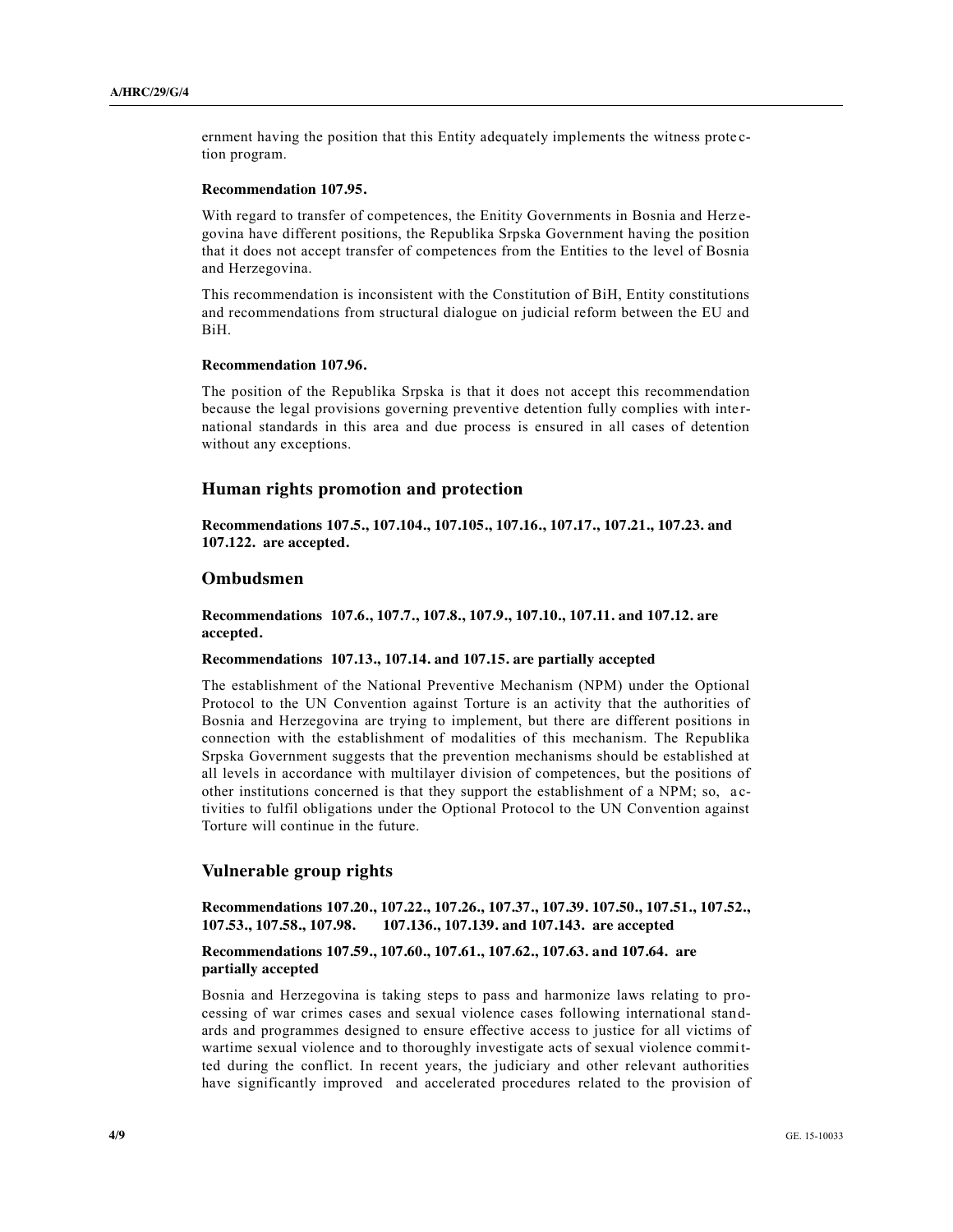justice, reparation and rehabilitation to the victims of wartime rape and sexual violence. The Republika Srpska Government has not accepted these recommendations expressing the opinion that most of these activities have already been implemented while the position of the Government of the Federation of BiH and the authorities at the level of Bosnia and Herzegovina is that, based on this recommendation, further a ctivities should be intensified to improve their protection.

Bosnia and Herzegovina makes efforts to implement the National War Crimes Prosecution Strategy and to amend the Criminal Code regarding the definition of war crimes of sexual violence in accordance with international standards.

Training of judges and prosecutors in BiH is carried out by the Entity training centres with a view to making progress in resolving pending cases, as well as those involving war crimes and sexual violence.

With regard to the recommendation relating to different types of initiatives and analysis of the situation with recommendations given and the recommendations relating to the implementation of the Council of Europe Convention on Preventing and Combating Violence against Women and Domestic Violence, the Republika Srpska has taken a position that these recommendations should be partially accepted.

### **Recommendations 107.97., 107.99., 107.100. and 107.134. are partially accepted.**

#### **Recommendation 107.97**

Bosnia and Herzegovina has sought to get agreement on a legal solution to the rights of victims of torture in BiH, in which a proposal for solution to the reparation / compensation to victims of torture is to be regulated in a uniform way for all victims of torture in BiH. Given there are still different views on this issue by the Entity gover nments, in the coming period we expect reconciliation of the opinions of the Entity governments and relevant authorities of Bosnia and Herzegovina in terms of the legal solutions that will meet the needs of BiH and regulate the rights of victims of torture and the right to reparation / compensation.

### **Recommendation 107.99**

Bosnia and Herzegovina will take actions to harmonize the BiH Criminal Code applied in war crimes cases, to define adequately the condition of victims of war and to provide necessary reparation. The Republika Srpska Government has already amended the Criminal Code to bring it in line with international conventions and standards in this matter and it is up to the Federation of BiH to make the same amendments.

#### **Recommendation 107.100**

Bosnia and Herzegovina authorities have been trying to harmonize the penal code applied in cases of war crimes. We remind you that the 18 July 2013 judgment of the European Court of Human Rights in Maktouf and Damjanovic against Bosnia and Herz egovina found that there had been a violation of Article 7, paragraph 1 of the European Convention for the Protection of Human Rights and Fundamental Freedoms in this particular case, i.e. that the 2003 Criminal Code was incorrectly applied instead of the 1976 SFRY Criminal Code in this particular case.

The Republika Srpska has partially accepted this recommendation with the position that we should apply the law in force at the time of the offense and a new law should be applied only if it is more favourable for the perpetrator. This correct position was confirmed by the judgments of the Court of Human Rights in Strasbourg. The Go vernment of the Federation of BiH has not accepted this recommendation.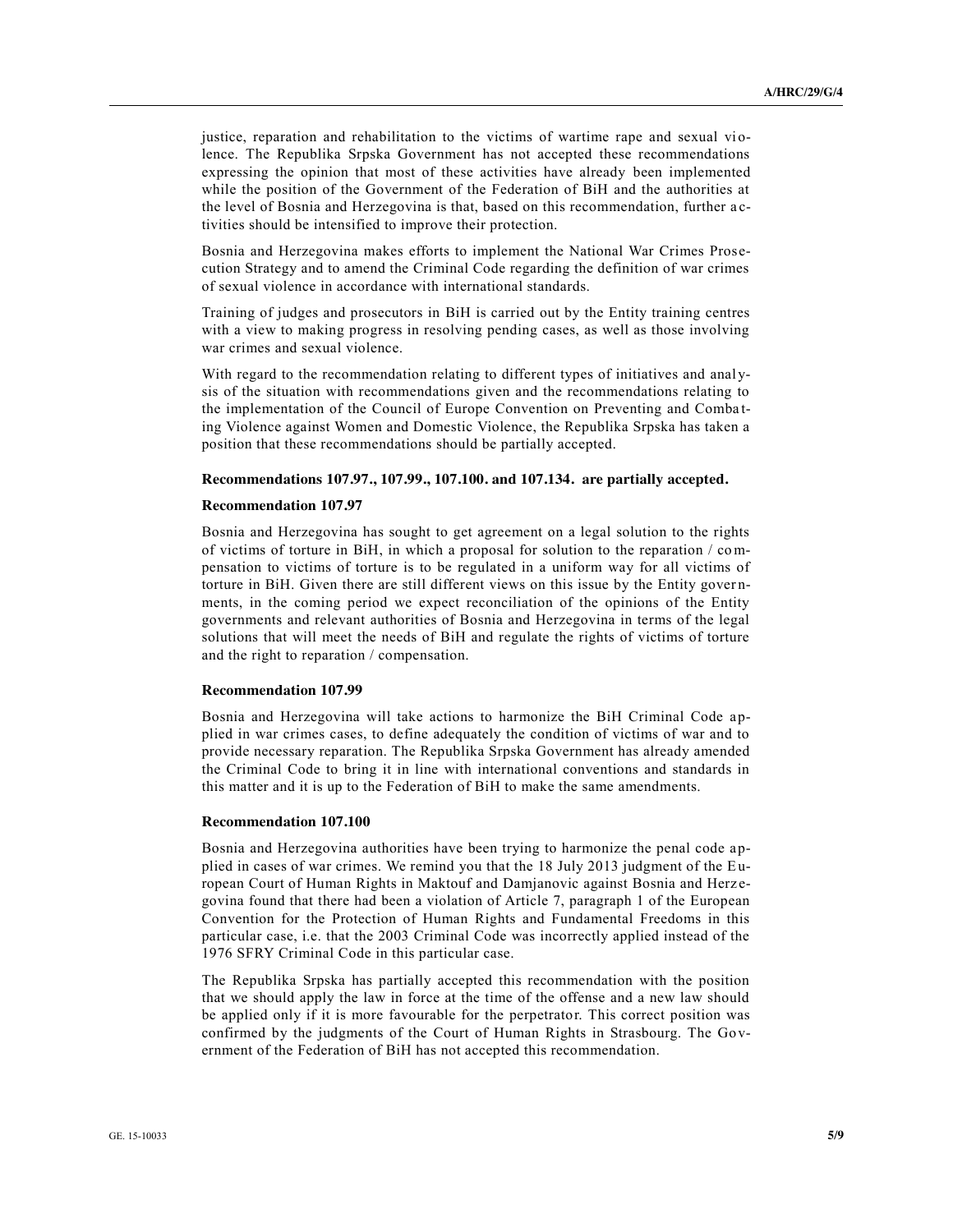#### **Recommendation 107.134**

Bosnia and Herzegovina has a system in which all people in Bosnia Herzegovina including returnees, people with disabilities or Roma have access to public services, i ncluding health care and education without any discriminatory provisions in the valid legislation. The Government of the Federation of Bosnia and Herzegovina has not accepted this recommendation, while the Republika Srpska Government has accepted this recommendation. The recommendation is acceptable insofar as it relates to the improvement of this system of access to public services, including he alth care and education without any discriminatory provisions in the valid legislation.

#### **Capacity building in the area of anti-discrimination**

### **Recommendations 107.24., 107.28., 107.29., 107.38., 107.39. and 107.142. are accepted.**

### **Recommendation 107.27. and 107.30. are partially accepted.**

Bosnia and Herzegovina authorities have partially accepted recommendations 106.27. and 106.30. given by the Human Rights Council. The recommendations relate to the development of a national plan to combat discrimination and an anti-discrimination strategy and enforcement of the Law on the Prohibition of Discrimination. The Law on the Prohibition of Discrimination was passed in 2009 and guarantees that any person or group of persons who are considered to be discriminated against may seek protection of their rights in existing judicial and administrative proceedings. Bosnia and Herzegovina is a signatory to numerous international instruments that promote and protect human rights and freedoms and respects the principle of non-discrimination in various areas of social life. On the basis of data collected, BiH continuously reports to the international human rights bodies on the implementation of international agre ements of multilateral character that it has signed, ratified or accepted by succession.

The Republika Srpska Government has taken the position that a national plan to combat discrimination and an anti-discrimination strategy should be developed at the Entity level due to constitutional competences in the fields that this matter covers. The recommendations have been accepted by the Federation of Bosnia and Herzegovina and Brčko District of Bosnia and Herzegovina.

#### **Gender equality**

**Recommendations 107.32., 107.34., 107.35., 107.36., 107.130., 107.131., 107.132. and 107.133. are accepted.**

#### **Recommendation 107.33. is partially accepted.**

The Law on Gender Equality is continuously developed through the activities of the Agency for Gender Equality and Entity gender centres and the second part of the recommendations relating to constitutional provisions prohibiting discrimination against women have already been incorporated in the provisions of the Constitutions of BiH and Entities prohibiting discrimination on the grounds of sex.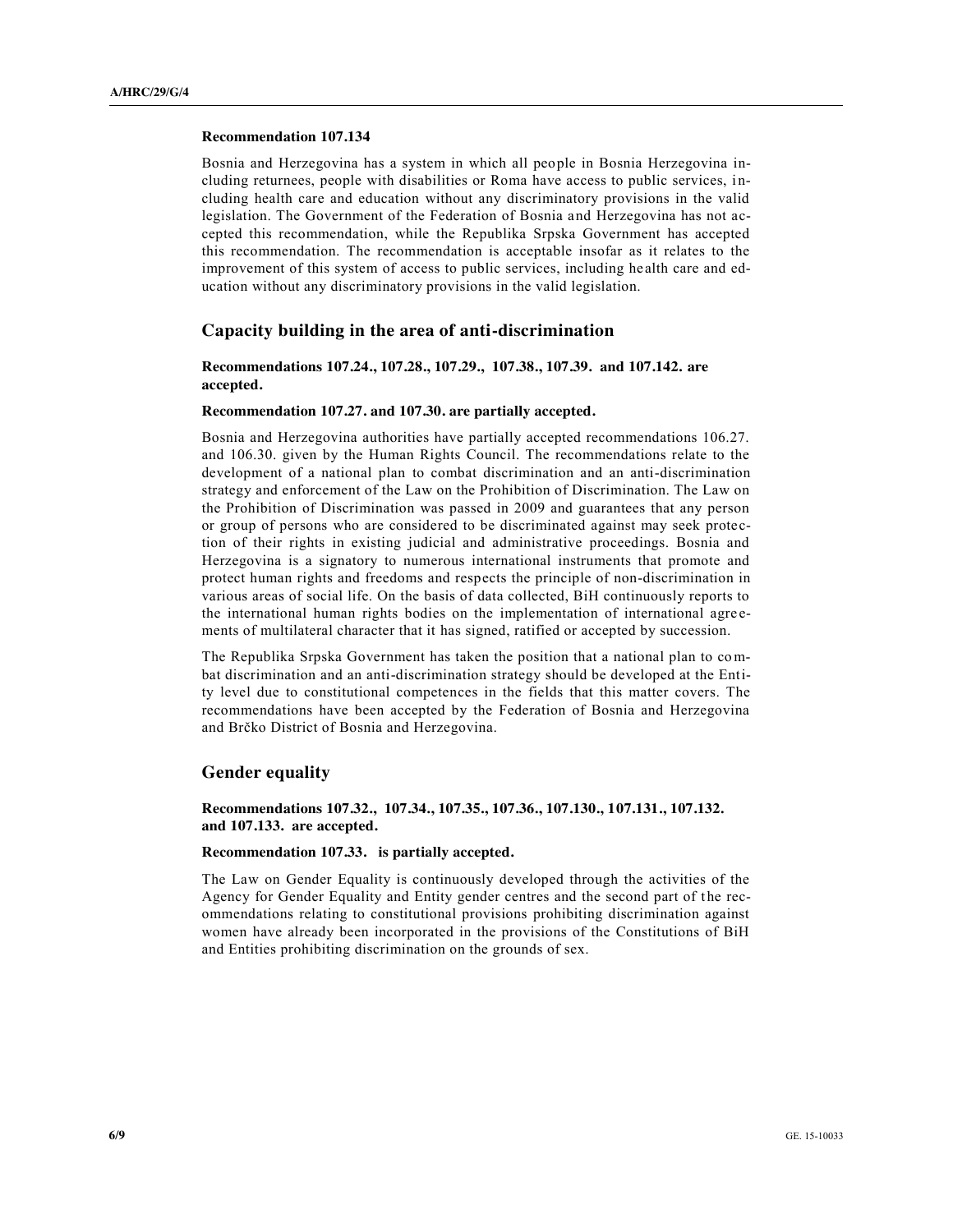# **Minority rights**

**Recommendations 107.31., 107.40., 107.47., 107.108., 107.109., 107.119., 107.120., 107.121., 107.138., 107.146., 107.159., 107.160., 107.161., 107.162. and 107.163. are accepted.**

#### **Recommendation 107.46. is not accepted-**

Laws in Bosnia and Herzegovina do not contain discriminatory provisions.

#### **Hate speech**

**Recommendations 107.41., 107.42., 107.43. and 107.45. are accepted.**

#### **Recommendation 107.44. is partially accepted.**

Bosnia and Herzegovina makes efforts to strengthen legislation to combat incitemen t to hate and discrimination on the grounds of ethnicity, culture, religion or nationality. The recommendation has been partially accepted as the Republika Srpska Government has taken the position that the most recent amendments to the Criminal Code of the Republika Srpska have already criminalized and punishes hate speech and criminal o ffenses motivated by hatred. The Government of the Federation of Bosnia and Herz egovina has accepted this recommendation.

### **Freedom of religion**

**Recommendations 107.48., 107.49. and 107.110. are accepted.**

**Recommendation 107.54. is accepted.**

### **Death penalty abolition**

**Recommendations 107.55. and 107.56. are accepted .**

### **Protection from domestic violence**

**Recommendations 107.67., 107.68. and 107.69. are accepted.**

### **Recommendation 107.65., 107.66. 107.71. and 107.72. are partially accepted.**

Bosnia and Herzegovina has partially accepted this recommendation, given it has e stablished a system of monitoring and implementing the legislation to combat domestic violence and other forms of violence against women, which needs to be strengthened and improved as planned in the future.

Bosnia and Herzegovina carries out activities to develop a framework strategy for the implementation of the Framework Convention for the Prevention and Protection Against Domestic Violence, while basic competences of institutions that will implement the strategy are competences at the level of Entities. The position of the Repu blika Srpska Government is that it is necessary to adopt guidelines for the imp lementation of the Convention and each institution should define concrete measures.

Bosnia and Herzegovina is making efforts to harmonize the law on sexual and dome stic violence with a view to punishing every act of violence against women, while the Republika Srpska considers that the legal protection is afforded to victims of domestic violence and violence against women through the Criminal Code and the Law on Misdemeanour of RS, so the legal preconditions for zero tolerance for this kind of vio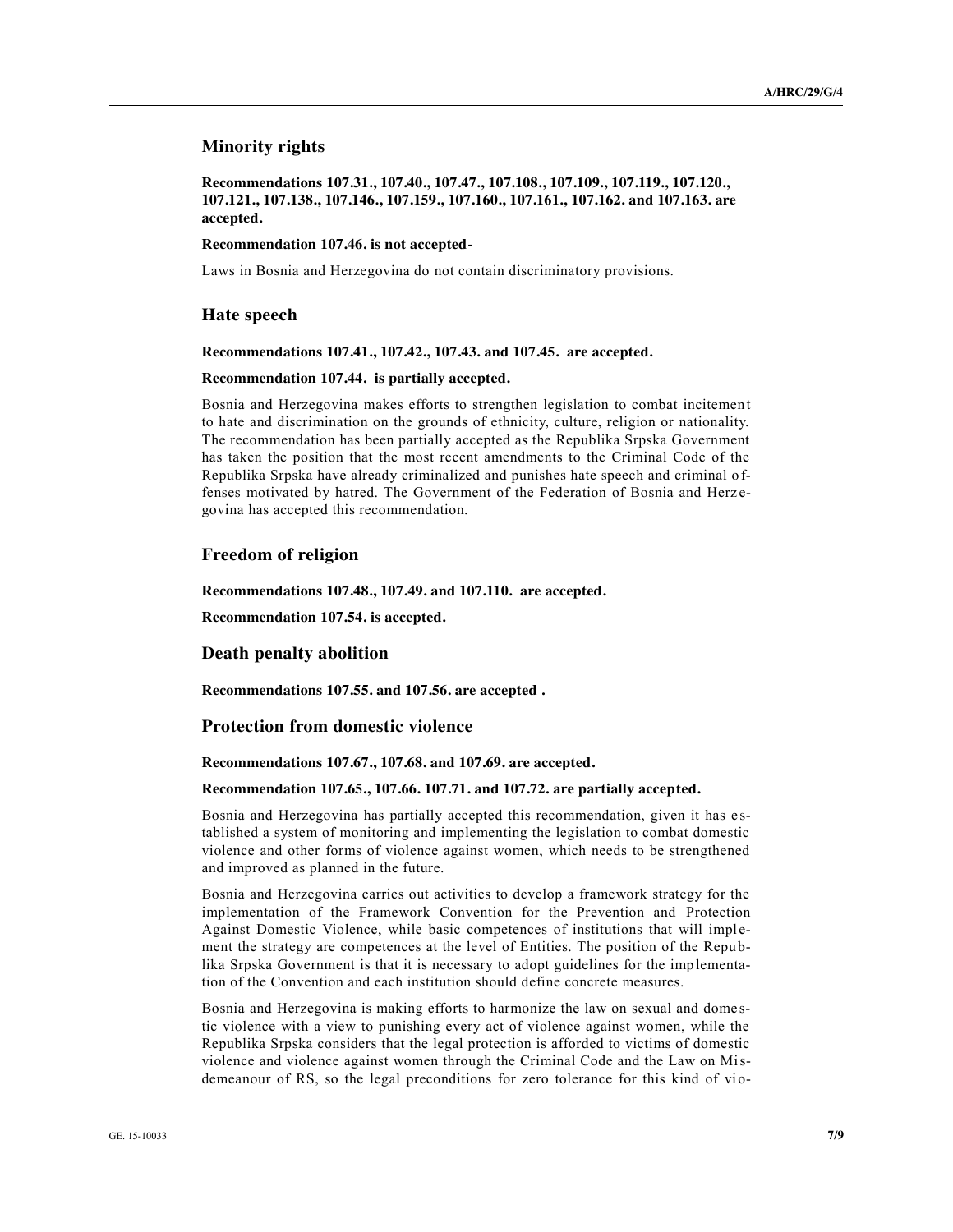lence have been created. The present legal solutions are fully in line with international standards in this area.

### **Trafficking in human beings**

**Recommendations 107.73., 107.76., 107.81., 107.82., 107.83., 107.84., 107.86., 107.87., 107.89., 107.90. and 107.91. are accepted.**

### **Recommendation 107.80. i 107.85. are partially accepted.**

Bosnia and Herzegovina has a system of updating trafficking victims based in the BiH Ministry of Security and a system of support for victims of human trafficking which is funded from the budget of the Ministry of Security for foreign trafficking victims a nd from the budget of the Ministry for Human Rights and Refugees for national victims of trafficking. The position of the Republika Srpska Government is that the existing data collection system should be adjusted in accordance with responsibilities of othe r authorities. The recommendation is acceptable insofar it applies to improvement of the system for providing assistance and support to victims of human trafficking.

# **Corruption**

**Recommendations 107.102. and 107.103. are accepted.**

# **Freedom of expression and the free media**

**Recommendations 107.111., 107.112,. 107.113., 107.114., 107.115., 107.116. and 107.117. are accepted.**

#### **Freedom of assembly**

**Recommendation 107.118. is accepted.**

# **Protection of persons with disabilities**

**Recommendations 107.148., 107.149., 107.153., 107.154., 107.157. and 107.158. are accepted.**

### **Recommendation 107.150., 107.151., 107.152., 107.155. and 107.156. are partially accepted.**

The Entities have exclusive competence over the protection of persons with disabilities. The Republika Srpska Government did not support development of a unified National Action Plan in the field of people with disabilities on the basis of the UN Convention on People with Disabilities as BiH had already designed "Disability Policy in Bosnia and Herzegovina" and adopted "Action Plan of the Council of Europe to promote the rights and full participation in society of people with disabilities: Improving the quality of life of people with disabilities in Europe, 206-2015". The Council of Ministers has formed a Council for Persons with Disabilities BiH, as an advisory and coordinating body that helps in monitoring the implementation of the UN Convention for Persons with Disabilities and the Entity governments and BD have already adopted the Strategy for the equalization of opportunities for persons with disabilities and formed bodies to monitor the strategy implementation.